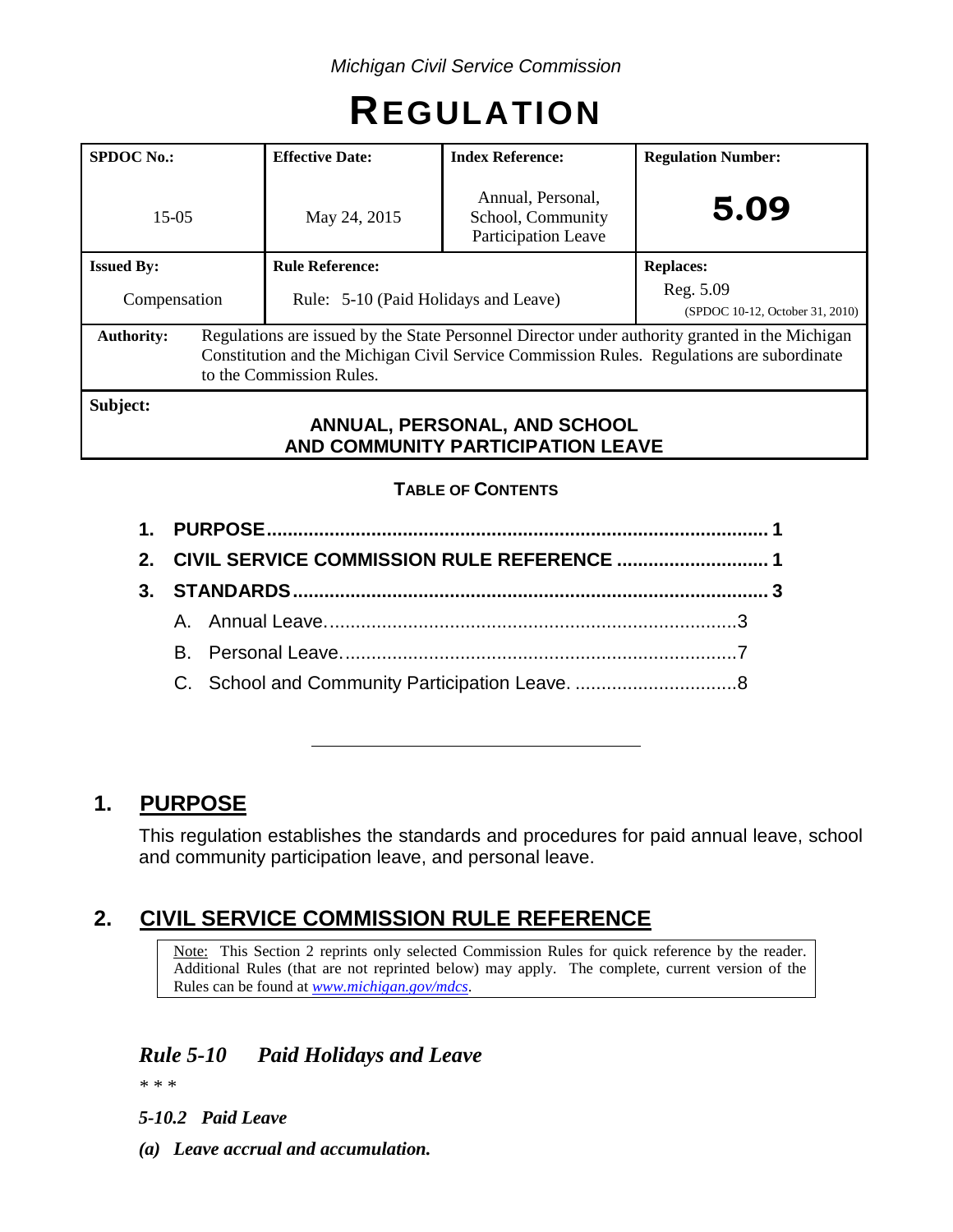#### *(1) Annual and personal leave.*

- *(A) Initial annual leave grant. Upon entry into the classified service, an eligible employee is credited with an initial annual leave grant of 16 hours, which is immediately available for use, upon approval of the appointing authority. The 16 hours of annual leave cannot be credited to an employee more than once in a calendar year.*
- *(B) Annual leave accrual and accumulation. An eligible employee has annual leave credited in accordance with the following leave table:*

| 1.<br><b>Years of</b><br><b>Service</b> | 2.<br><b>Hours of Annual</b><br><b>Leave Accrued</b><br>(for 80 hours of<br>service) | 3.<br><b>Maximum</b><br><b>Accumulation</b><br>(total hours of<br>annual and<br>personal leave) | 4.<br><b>Maximum</b><br><b>Accumulation</b><br>that may be paid<br>off |
|-----------------------------------------|--------------------------------------------------------------------------------------|-------------------------------------------------------------------------------------------------|------------------------------------------------------------------------|
| Less than 1                             | 4.0                                                                                  | 296                                                                                             | 256                                                                    |
| $1 - 5$                                 | 4.7                                                                                  | 296                                                                                             | 256                                                                    |
| $5 - 10$                                | 5.3                                                                                  | 311                                                                                             | 271                                                                    |
| $10 - 15$                               | 5.9                                                                                  | 326                                                                                             | 286                                                                    |
| $15 - 20$                               | 6.5                                                                                  | 341                                                                                             | 301                                                                    |
| $20 - 25$                               | 7.1                                                                                  | 346                                                                                             | 306                                                                    |
| $25 - 30$                               | 7.7                                                                                  | 356                                                                                             | 316                                                                    |
| $30 - 35$                               | 8.4                                                                                  | 356                                                                                             | 316                                                                    |
| $35 - 40$                               | 9.0                                                                                  | 356                                                                                             | 316                                                                    |
| $40 - 45$                               | 9.6                                                                                  | 356                                                                                             | 316                                                                    |
| 45 and<br>above                         | 10.2                                                                                 | 356                                                                                             | 316                                                                    |

- *(C) Prorated annual leave. An employee paid for less than 80 hours in a biweekly pay period is entitled to a prorated amount of annual leave. Paid service in excess of 80 hours in a biweekly pay period is not counted*.
- *(D) Personal Leave. In addition to annual leave, an eligible employee with at least 6 months of continuous satisfactory service on October 1 of each year is credited with 16 hours of personal leave*.
- *(E) Maximum accrual.**An employee may accumulate credited annual and personal leave hours up to the combined maximum authorized in column 3 of the leave table in subsection (a)(1)(B). Any annual or personal leave hours earned above the maximum accrual cannot be credited and the hours are lost*.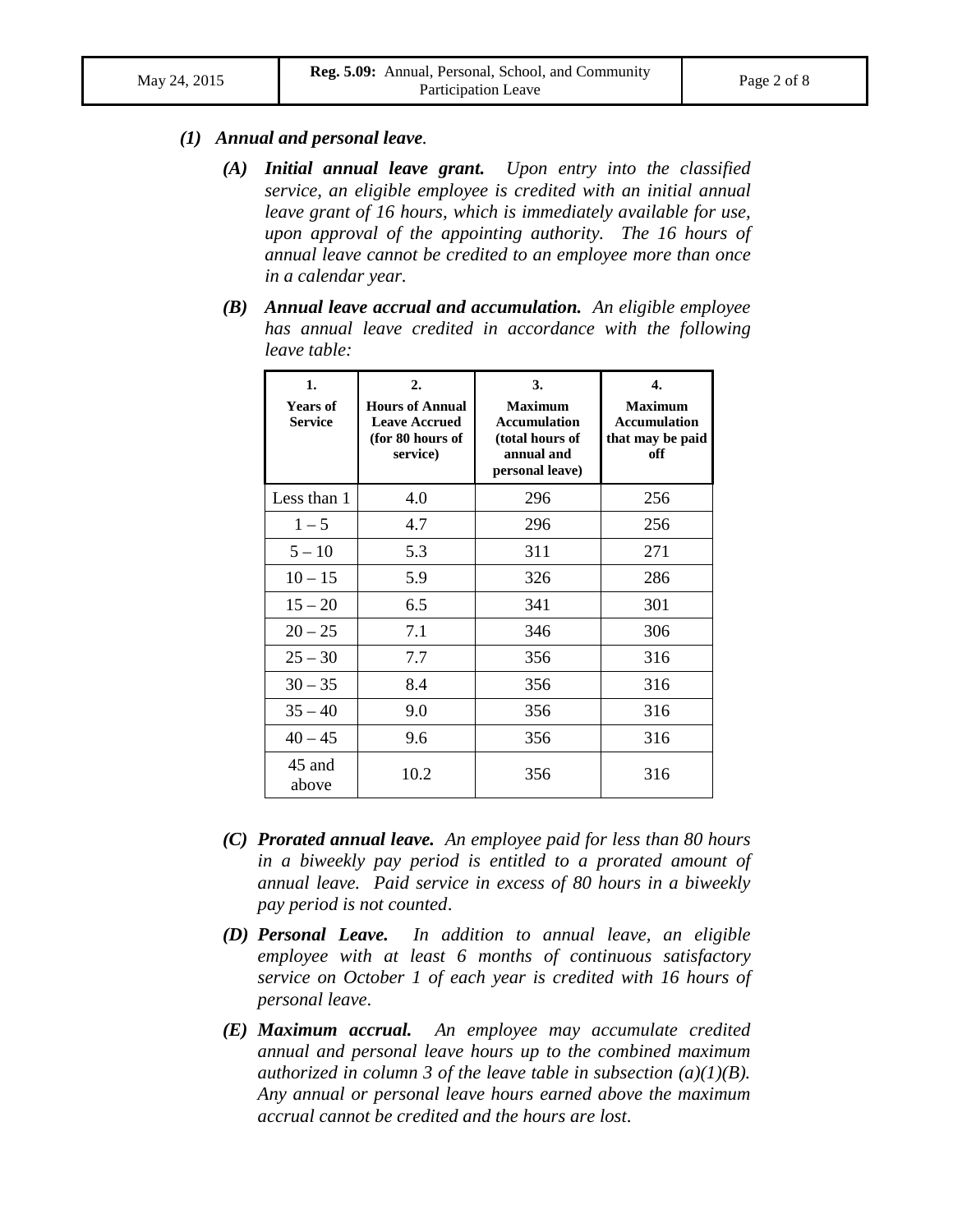- *(F) Maximum payoff. If any employee receives a payoff of all accumulated annual and personal leave hours, the maximum amount that may be paid off is the amount authorized in column 4 of the leave table in subsection (a)(1)(B). Any annual or personal leave hours accumulated above the maximum amount authorized in column 4 are lost if not used before payoff.*
- *(2) School and community participation leave. An eligible employee who has completed 1,040 hours of satisfactory service is credited with 8 hours of school and community participation leave each October 1. School and community participation leave credits not used by the last pay period of the fiscal year are lost*.

*\* \* \**

- *(b) Leave use and limitations***.**
	- *(1) Crediting and use of annual, personal, and school and community participation leave credits.**An employee is credited with annual, personal, and school and community participation leave in accordance with the compensation plan. An employee may use annual, personal, and school and community participation leave when approved by the appointing authority in accordance with the compensation plan*.

*\* \* \**

- *(3) Other limitations.**Annual, personal, school and community participation, and sick leave cannot be authorized, accumulated, or credited in excess of limits established in the compensation plan*.
- *(4) Special credit for annual leave and longevity. Solely for the purpose of annual leave and longevity credit, a career employee is allowed state service credit for the following*:
	- *(A) Service in a nonelective excepted or exempted position in a principal department, the legislature, or the supreme court, that immediately precedes entry or return to the classified service*.
	- *(B) Up to five years of honorable service in the armed forces of the United States completed before entry into the classified service. When an employee who has received additional annual leave and longevity separates from the classified service and subsequently returns, military service previously credited is recognized as prior service, subject to requalification for the benefits of this rule.*

## **3. STANDARDS**

#### **A. Annual Leave.**

1. **Initial Leave Grant.** Upon entry into the classified service a career employee is credited with 16 hours of annual leave. An employee cannot be credited with the initial leave grant more than once per calendar year.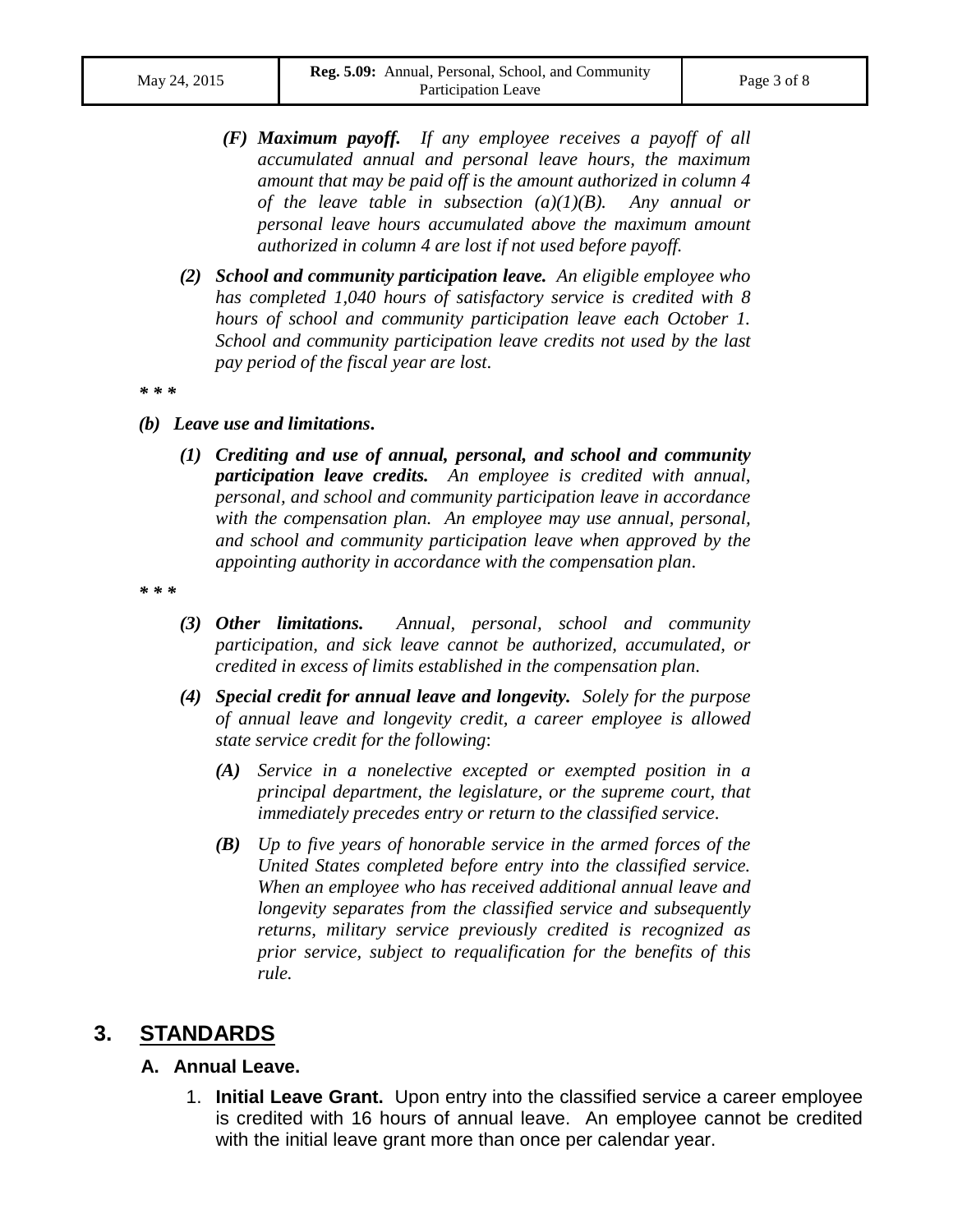- 2. **Crediting and Accumulation.** A career employee accrues annual leave for each 80 hours in full pay status in accordance with the annual leave table established by the Civil Service Commission. [See rule 5-10.2(a)(1)(B).]
	- a. An employee accrues annual leave with pay in accordance with total (both prior and currently continuous) classified service upon completion of five years (10,400 hours) of currently continuous service. An employee who separates and returns to state service must re-qualify for additional annual leave.
	- b. Paid service in excess of 80 hours in a biweekly work period is not counted.
	- c. When paid service does not total 80 hours in a biweekly work period, leave credits are pro-rated based on hours in pay status for that pay period.
	- d. Temporary layoff time is included in the computation of service hours for annual leave credits in accordance with rule 2-4.4.
	- e. Annual leave is credited at the end of each biweekly work period.
	- f. Career employees eligible for special credit for unclassified or military service for annual leave under rule 5-10.2 are subject to the same standards and documentation requirements as for longevity (see regulation 5.05, Longevity Compensation).
	- g. An employee is not allowed annual leave accumulation in excess of the maximum accumulation listed in column 3 of the annual leave table, except under the following conditions:
		- (1) An employee is assaulted by a resident, client, or member of the general public, if covered by the following public acts: PA 293 of 1975 (MCL 791.263a) for the Department of Corrections; PA 414 of 1976 (MCL 330.1113) for the Department of Health and Human Services (formerly Department of Community Health); PA 131 of 1978 (MCL 400.1, *et seq*.) for Department of Health and Human Services (formerly Department of Human Services) Institutional Employees; and PA 452 of 1978 (MCL 38.1181) for Department of State employees providing direct services to the public.
		- (2) An employee is suspended or dismissed and is subsequently returned to employment with full service benefits.

#### 3. **Use of Annual Leave.**

- a. An employee may use the initial grant of 16 hours immediately upon hire, with the prior approval of the appointing authority.
- b. Annual leave is available for use only in biweekly work periods subsequent to the biweekly work period in which it is earned. Annual leave may not be credited or used in anticipation of future leave accruals. In the absence of applicable accrued leave, compensation reductions for lost time will be made for the work period in which the absence occurred.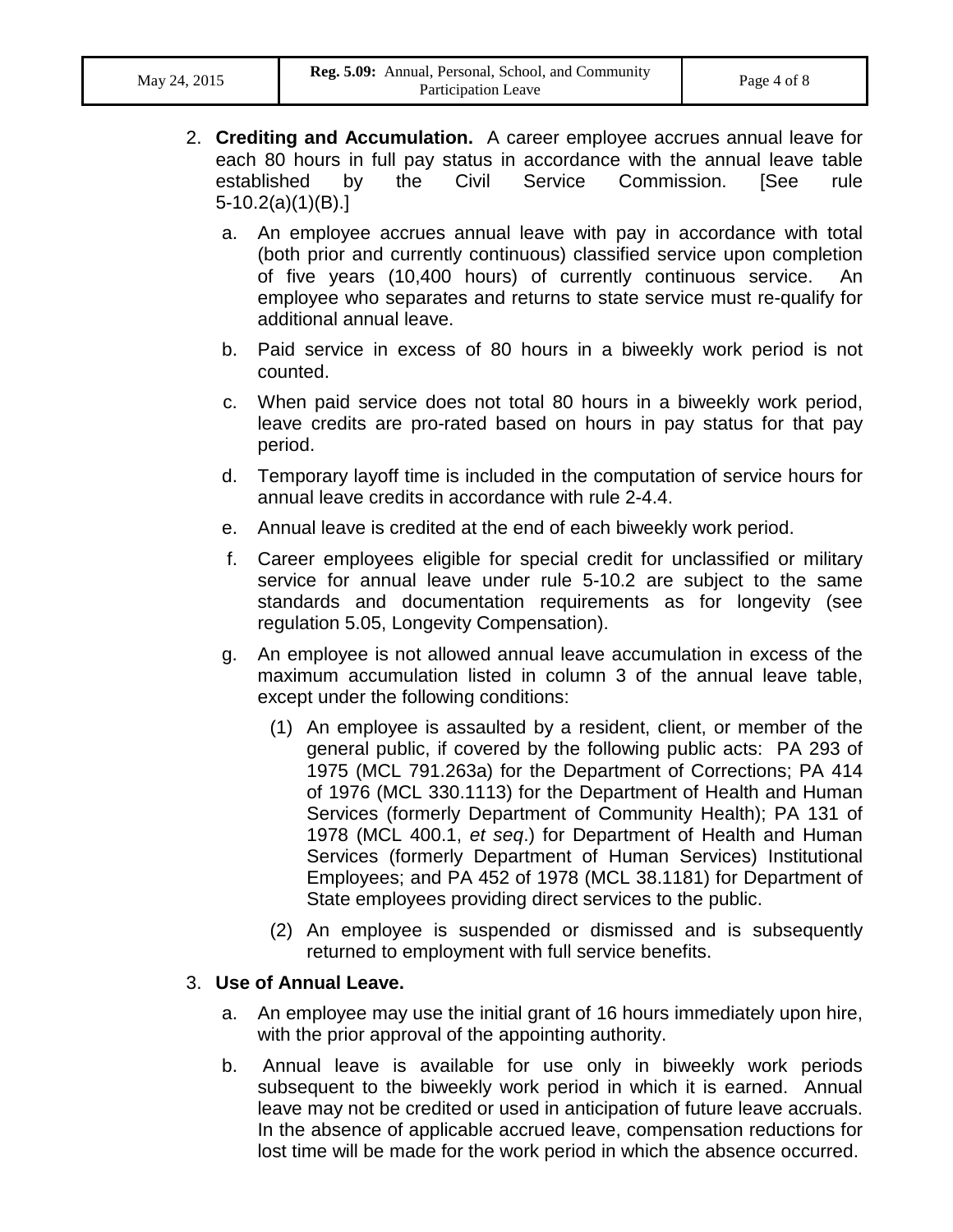- c. An employee may use annual leave only with the prior approval of the appointing authority, except that an employee may use accrued annual leave when an insufficient amount of sick leave exists to cover an absence for which sick leave is normally used. In this circumstance, the standards of regulation 5.10 [Sick Leave] pertaining to use of sick leave apply.
- d. Annual leave cannot be used to extend employment, except that during November and December of 2010 up to three days of annual leave can be used to extend employment. An appointing authority may request that the State Personnel Director authorize an employee to use more than three days of leave to extend employment during November and December of 2010.
- e. An employee allowed annual leave accumulation in excess of the maximums listed in the annual leave table under the exception in standard A.2.g., is allowed up to one year from the date of return to employment to liquidate the amount of annual leave above the maximum by use of paid time off work.
- 4. **Transfer of Leave.** An employee who moves from one state agency to another may transfer up to 80 hours of accrued annual leave. Annual leave in excess of 80 hours up to the maximum may be transferred with the approval of the appointing authority to whose service the employee moves. An employee is paid in cash at the current rate of pay for unused annual leave that is not transferred. This section does not apply to transfers resulting from an executive reorganization.
- 5. **Layoff.** An employee separated by layoff, other than a temporary layoff under rule 2-4.4, may freeze annual leave up to the accrued balance at time of layoff or be paid off for it up to the appropriate maximum pay off limitation contained in column 4 of the annual leave table.
	- a. If the employee freezes annual leave, the leave balance is retained until the employee elects to be paid off for the balance or until the employee's recall rights expire, whichever occurs first. The payoff amount is calculated at the employee's last rate of pay.
	- b. If an employee elects to be paid off for annual leave at the time of separation by layoff, the employee upon recall may buy back annual leave, subject to the following conditions:
		- (1) An employee recalled to the agency from which laid off may buy back any portion of annual leave up to the amount paid off.
		- (2) An employee recalled to a permanent position in a different agency may buy back any portion of annual leave that had been paid off, up to 80 hours.
		- (3) An employee electing this option must buy back the annual leave at the returning rate of pay.
		- (4) Such payment is made to the agency that made the original payoff.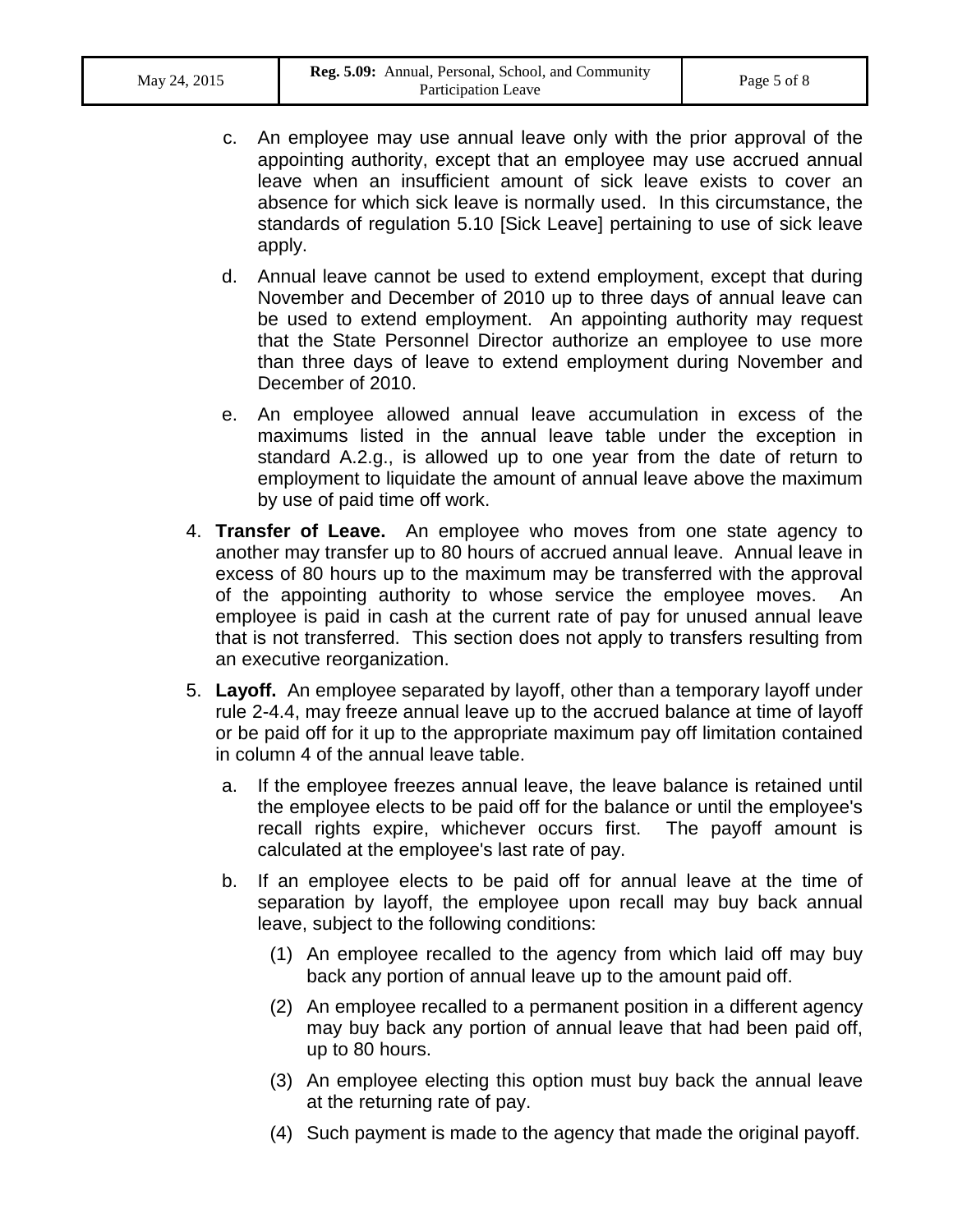(5) This option may be exercised only once per recall, and must be exercised during the first 13 pay periods of the recall.

#### 6. **Payoff on Retirement, Death, or Separation.**

- a. When employment is terminated for any reason, the employee or beneficiary is paid for the balance of unused annual leave and the balance of any unused hours of the initial 16 hour grant at the employee's last rate of pay.
- b. Payment for unused annual leave is limited to the applicable maximum listed in the annual leave table of unused credited annual leave. This includes employees who, under the exceptions in standard A.2.g., were permitted to accrue more than the maximum.
- c. Payment for unused annual leave in excess of 240 hours at retirement is not included in final average compensation for calculating the level of retirement benefits.
- d. An employee retiring under a normal retirement, while otherwise eligible for an incentivized retirement under MCL 38.19j, shall receive leave balance payoffs only after rights to retire under the incentivized retirement program end. An employee electing incentivized retirement shall receive leave balance payoffs as provided in MCL 38.19j.
- 7. **Deferred Hours.** Deferred hour credits are administered in the same manner as annual leave.
- 8. **Annual Leave Transfer.** A direct leave transfer process and a central leave bank are available to assist nonexclusively represented employees facing financial hardship due to serious injury or prolonged illness of the employee or the employee's dependent spouse, child, or parent:
	- a. **General Provisions.**
		- (1) An employee may receive a direct transfer of annual leave from employees within their employing agency, or through the central leave bank, subject to the following conditions:
			- (a) The receiving employee must have successfully completed the initial probationary period.
			- (b) The receiving employee must have exhausted all leave credits.
			- (c) The receiving employee's absence must have been approved.
		- (2) An employee may receive a combined maximum donation of 240 hours per calendar year.
		- (3) Donations of annual leave (either by direct transfer or to the central leave bank) are irrevocable and are limited to a combined maximum of 40 hours in a calendar year. Donations must be in whole hour increments.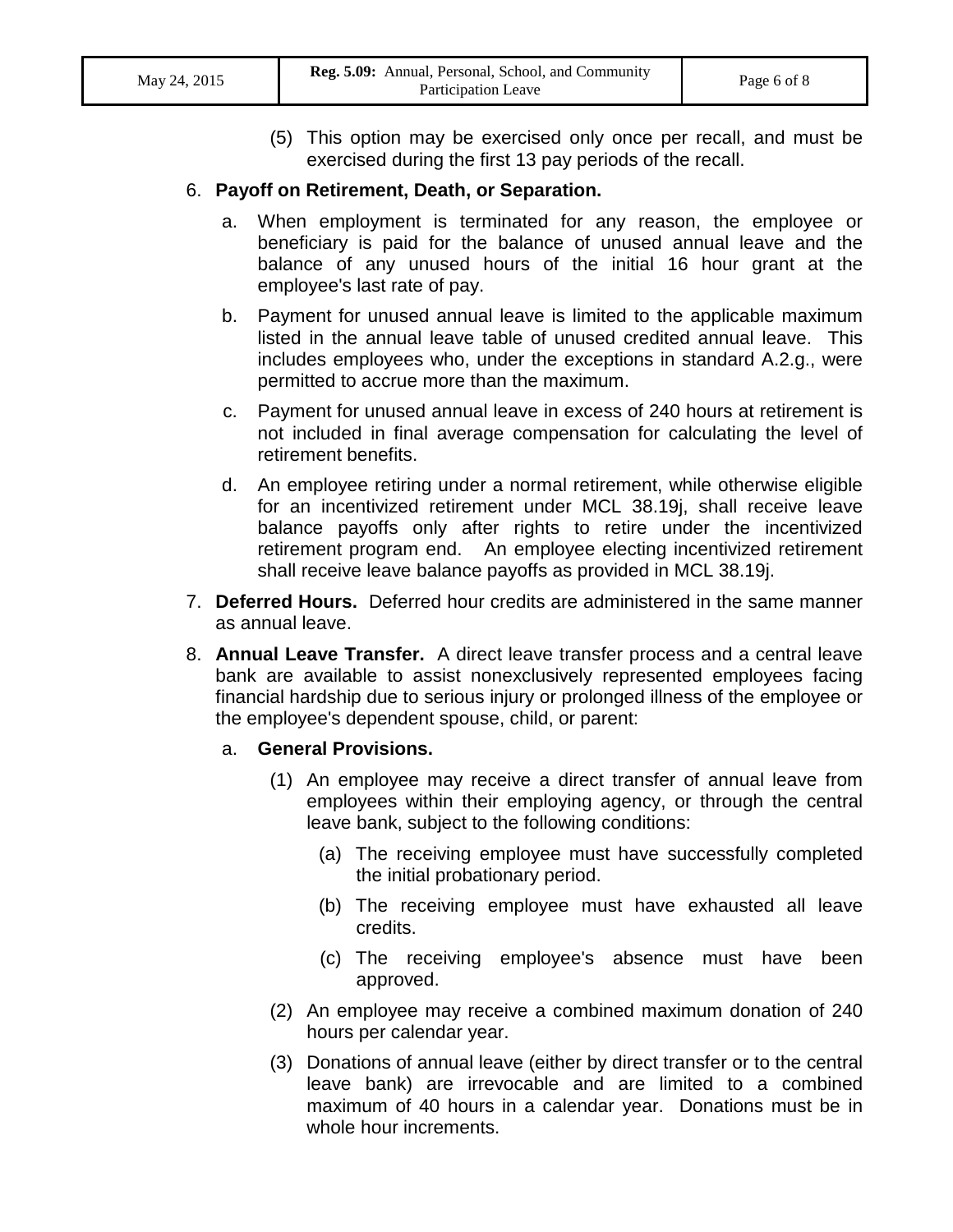(4) Unused donated annual leave must be forwarded to the central leave bank.

#### b. **Direct Leave Transfer.**

- (1) Direct leave transfers must be made before or concurrent with the employee's absence.
- (2) The right to donate and receive hours through direct transfer is not limited to nonexclusively represented employees when a collective bargaining agreement provision allows for similar direct transfer donation of annual leave.
- (3) Direct leave transfer requires a completed direct leave transfer form approved by the appointing authority.

#### c. **Central Leave Bank.**

- (1) The central leave bank is administered by the Department of Technology, Management and Budget, Financial Services.
- (2) Donations of leave to the bank and requests for annual leave from the bank require a completed central leave bank transfer form approved by the appointing authority.

#### **B. Personal Leave.**

On October 1 of each year, career employees with at least 6 months of continuous satisfactory service are credited with personal leave. These leave hours are credited to an employee's annual leave balance and may be used in accordance with normal requirements for annual leave.

- 1. A full-time employee receives 16 hours. A less than full-time employee receives proportionate credit based on the average hours in pay status during the six full bi-weekly work periods preceding October 1.
- 2. An employee covered by other paid personal leave credit provisions under a collective bargaining agreement who subsequently moves to a position that is excluded from representation or not covered by a bargained agreement receives appropriate paid personal leave credit immediately upon transfer out of the unit, unless a similar grant was received in the same fiscal year under the bargained agreement.
- 3. A full-time employee on a leave of absence on October 1 receives the full grant as described in B.1 above, upon return to active employment status. A less than full-time employee on a leave of absence on October 1 who has completed less than six bi-weekly work periods receives a partial grant based on the average hours in pay status since return from leave. Any leave grant must be manually added when the employee returns.
- 4. An employee recalled from layoff is credited with the personal paid leave credit on a prorated basis for the balance of the fiscal year.